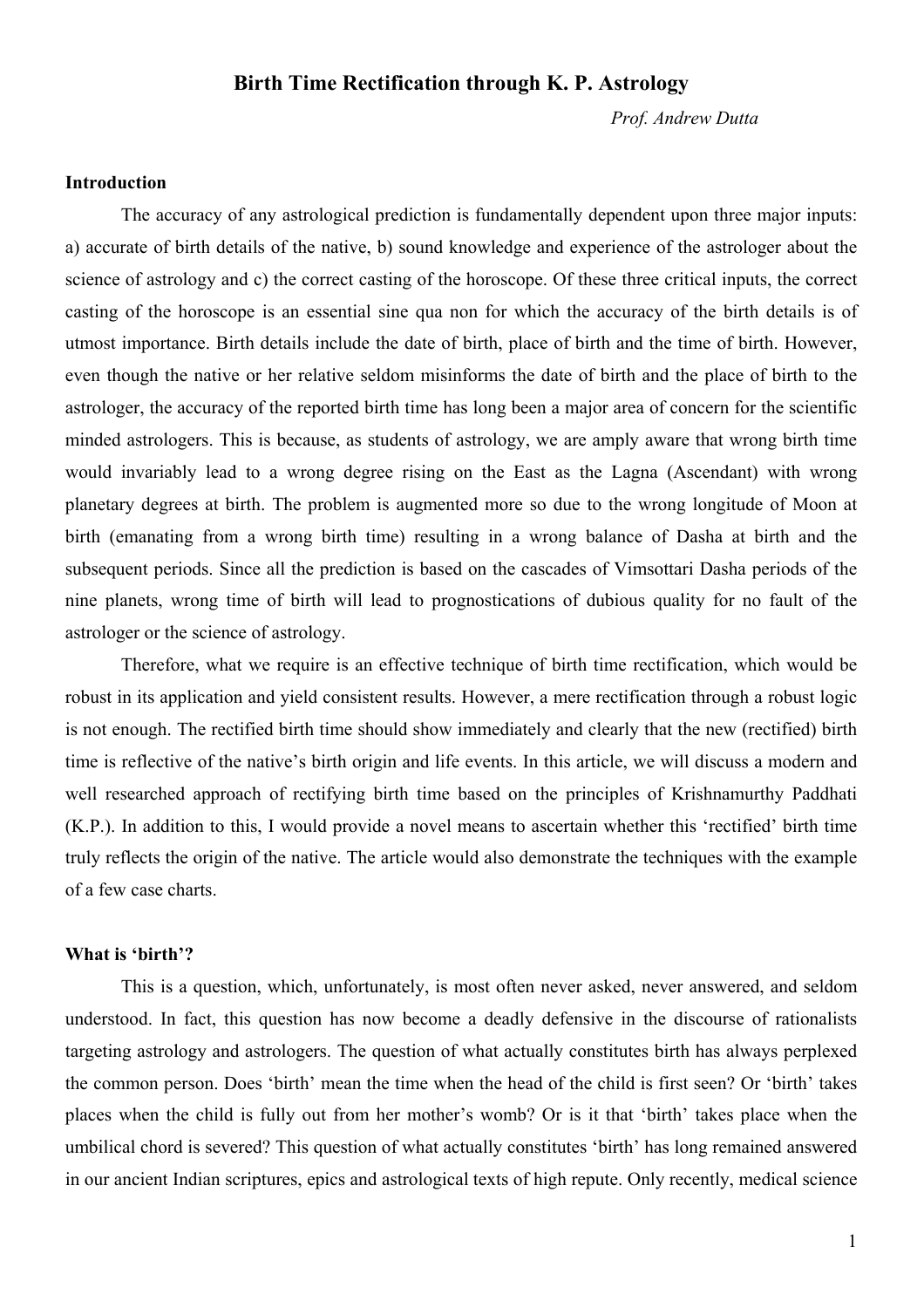has accepted the fact, after sufficient research proved that 'still-born' babies are not technically 'born', that **'birth' happens when the child cries out after taking in the first breath.** Way back in 1901, Dr, William Benham in the United States wrote in his book 'The Laws of Scientific Hand-Reading' that life begins after a child takes in her first breath and cries out. We must not forget that Dr. Benham was trained in medicine.

Unfortunately, common person is not aware about the true event that constitutes birth. Even in American states, where the husband is allowed to remain present in the labor room of his wife/partner to witness child-birth, the recorded birth time may still be faulty for the simple reason that the husbandfather *does not know when the 'birth' took place.* The situation is worst in countries like India, where we depend on third parties like doctors or nurses to "kindly note down the time of 'birth' for family reasons." Thus, there is absolutely no guarantee that the so-called 'accurate' birth time given by clients to their astrologers can safely be relied upon.

As a result, it is increasingly becoming an imperative to the astrologers to rectify the given birth time before they embark upon their astrological diagnosis and prognosis. However, there are numerous techniques of birth time rectification, which are not only cumbersome in their approach and procedure, but also lack consistency in results. In the following sections, I would elaborate a rectification technique that I personally found to generate high degree of accuracy in predicting. I would also elaborate on a novel mean to ascertain whether this 'rectified' (new) birth time shows any connection with the origin of the native.

### **The Rectification Rules: The First Testing**

The rules of rectification is based on the principles of Krishnamurthy Paddhati (K.P.) and Ruling Planets (R.P.) According to the principles of K.P., a planets position, linkages and effects are determined by the Sign, Constellation and Subdivision of the Constellation (popularly called as 'sub') that it occupies at a particular time. In other words, every planet is posited in a sign, occupying a particular star and situated in a sub in that star. Therefore, for a given moment of birth, the  $1<sup>st</sup>$  Cusp (that is, is the Ascendant/Lagna) would be posited in a particular sign, star and sub. This Ascendant sign-star-sub is our starting point and the increase or decrease in birth time would be operated on this cuspal point.

Our next consideration would be the Moon's degree position in the Ruling planets. For those readers who do not have a clear idea as to what is 'Ruling planet' let me briefly discuss it here. Ruling planets refer to the planets that become the Lagna signlord, star lord, Moon signlord, starlord and the daylord **at the time and place of judgment.** Therefore, the ruling planets will invariably vary with time and place of judgment. According to the modern, modified K.P. principle, the Ruling Planets would include the Lagna sign-star-sub lords, Moon sign-star-sub lords, and the Day lord of the time when the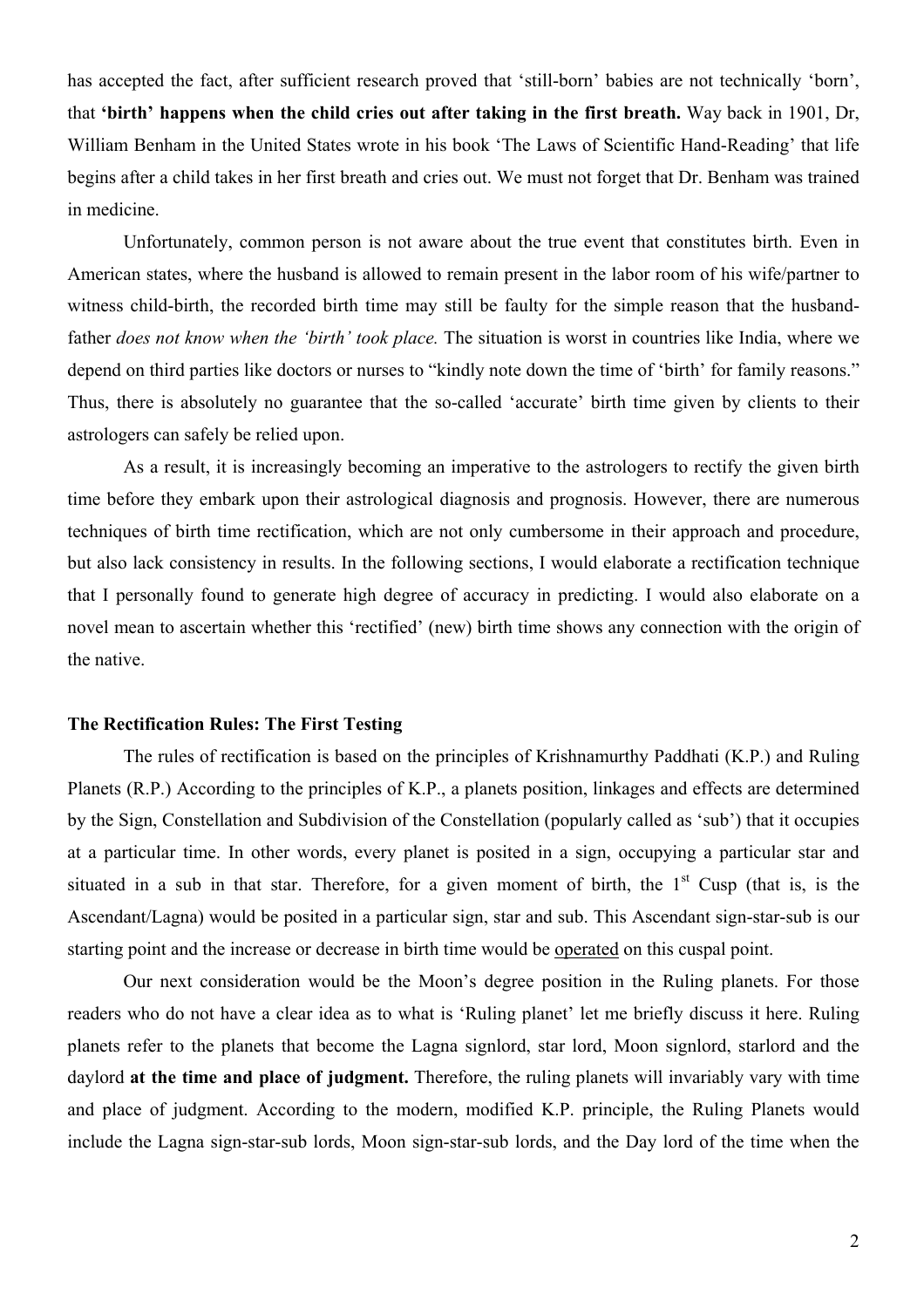rectification effort is undertaken. For our method, we take into account only the Ruling Planet Moon's position for seeking *linkages* with the unrectified Ascendant/lagna.

According to the rule of rectification, **if we find a linkage with the RP Moon sign-star-sub with the unrectified Ascendant sign-star-sub** *AT ALL THE THREE LEVELS* **then we are sure that the given birth time is correct. Or else we need to correct it by establishing this Three Level Linkage and find the new time.** 

Stated otherwise, in order to ascertain the correctness of the birth time, we need to check whether the RP Moon signlord is linked to the unrectified Ascendant signlord, RP Moon starlord linked to the unrectified Ascendant starlord and RP Moon sublord linked with the unrectified Ascendant sublord. This rule is therefore, a rule of THREE LEVEL ONE-TO-ONE LINKAGE.

Let us now understand what constitutes a 'linkage'. For the purpose of birth time rectification let us assume the following notations.

| Ascendant sign lord: X1 | Ruling Moon's sign lord: Z1  |
|-------------------------|------------------------------|
| Ascendant star lord: X2 | Ruling Moon's star lord : Z2 |
| Ascendant sub lord : X3 | Ruling Moon's sub lord : Z3  |

According to this method of birth time rectification, we need to first check the linkage between X1 and Z1 to ascertain whether the birth sign is correct or not. If there is no linkage between X1 and Z1, then we need to do rectification at this level first. Once this level is rectified, we need to check whether there is any linkage between X2 and Z2 to find the correct ascendant star. If there is no linkage, then we rectify the time at his level. Lastly, we need to check whether there is linkage between X3 and Z3 to find out whether the lagna sub is correct according to the given time. If no linkage exists, then we need to increase or decrease the birth time till such sub-level linkage is obtained.

Linkage is said to be present **directly** if *anyone* of the following conditions are observed.

- 1. X and Z is same
- 2. X is in sub of Z or vice versa
- 3. X is in star of Z or vice versa
- 4. X is in the sign of Z or vice versa
- 5. X is in the star/sub of a third planet that appears as the Starlord or sublord of Z

The above rule for linkage is to be applied for ALL THE THREE LEVELS, that is, at the sign, star, and the sub level for creating linkage between the Ascendant and RP Moon if such linkage is absent in the given birth time..

#### **The Rule of Origin: The Second Testing Rule**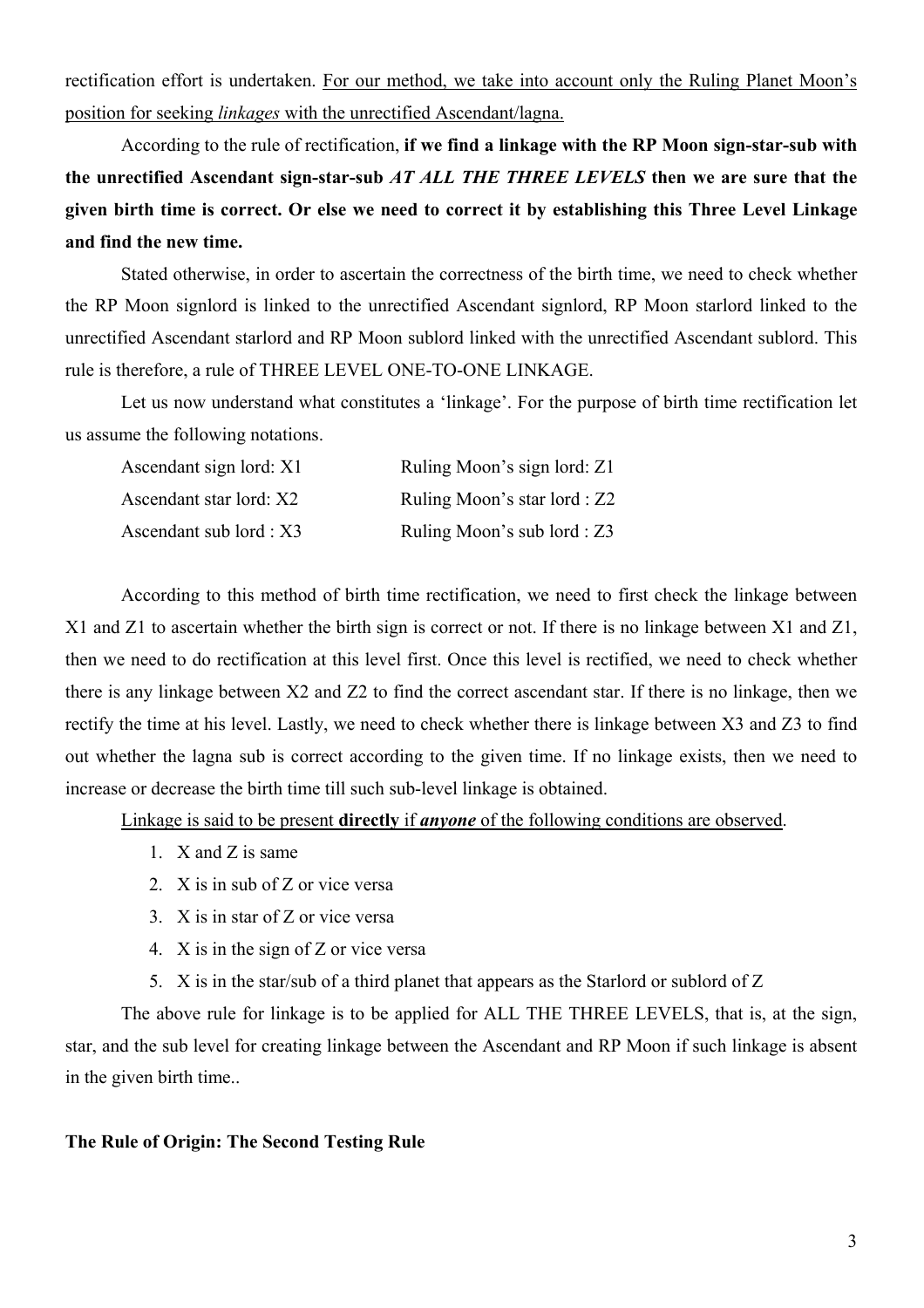What is the guarantee that the correct birth time arrived through the above procedure of linkage is 100% 'correct'? K.P. astrologers are so passionate about Ruling Planets that they seldom go beyond the results indicated by the RPs. We take it for granted that the rectified time is fully correct without any further testing. Any scientific effort requires the rigor of testing the results for reliability and validity and astrology should never be an exception to this rule if it has to achieve the status of a pure science. Therefore, what is required is a 're-check' whether the rectified birth time is in fact correct or not. For this, I would now put forth a rule that I have been enlightened by the grace of Lord Ganesha and personally tested over many charts and found highly satisfactory results. Though the logic of this rule is found in the ancient texts of astrology, I have been using this rule in birth time rectification using KP method. I call this rule as the **Rule of Origin.**

The rationale behind the Rule of Origin is found in the ancient texts of astrology. According to the classical texts of astrology, the birth of a native happens due to his past Karma, Purva Punya (good deeds in past life) and the father (who is the giver of the Beeja). The mother is only a bearer of the child (Kshetra) but the seed of life comes from the father. Thus, the  $9<sup>th</sup>$  house of a birth chart shows the quality of antecedents of a native. **So, if the rectified time of birth is truly correct, then the Ascendant/Lagna must be linked with the 9<sup>th</sup> cusp.** This is because every human being is born due to his father. Even, modern medical fertilization requires at least one donor sperm cell for effective fertilization of the ovum. Therefore, our ancient astrological dictum about the human origin from his father can never be denied. Every birth must therefore, invariably be linked to the house of father, that is,  $9<sup>th</sup>$  cusp.

In my **Rule of Origin**, I have found that the rectified birth time is indeed correct, if anyone of the following is observed:

- 1. The rectified Lagna Starlord is appearing as the  $9<sup>th</sup>$  Starlord or sublord
- 2. The rectified Lagna sublord is appearing as the  $9<sup>th</sup>$  Starlord or sublord
- 3. The rectified lagna starlord or sublord is linked to the  $9<sup>th</sup>$  starlord or sublord through a third planet only.

If this above linkage is observed between the rectified Lagna and  $9<sup>th</sup>$  cusp, then only we can be sure that our rectified birth time is indeed correct. It is only after the satisfaction of the Rule of Origin that we can look into some of the life events of the native and corroborate with the rectified horoscope. I have always found that after the exercise of these two rules, the life events of the natives have been reflected in their birth charts to the highest degree of accuracy.

Let me now explain these principles with the help of an absolutely correct birth chart. Birth chart 1 belongs to gentleman who knew that his birth time is at 9:15 pm on 19<sup>th</sup> October 1974 at Calcutta. He did a love marriage after five years of courtship and was divorced by the same lady in 2006 after five years of married life. The birth time was provided by this gentleman's father and the given birth time is a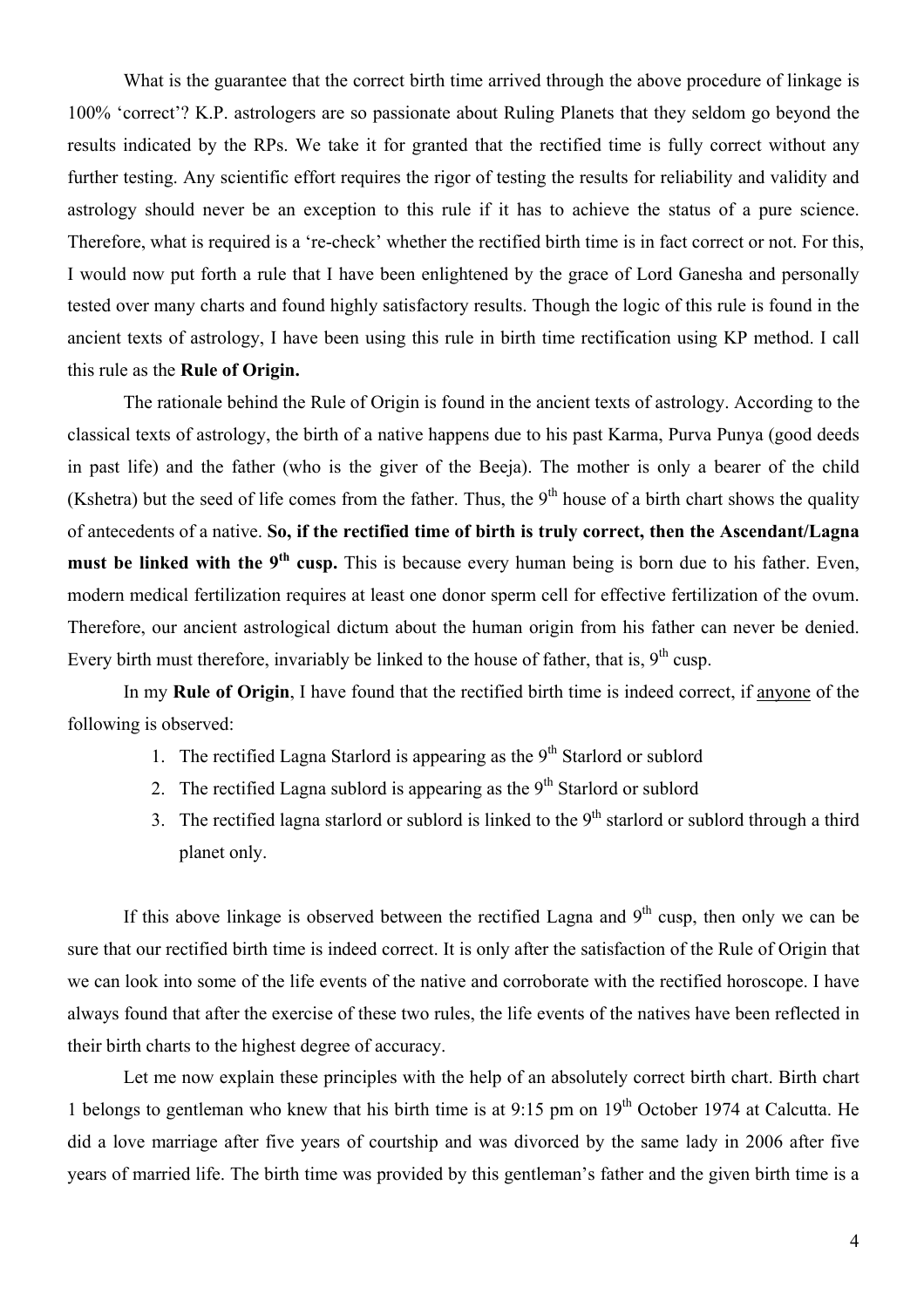totally correct birth time and requires no correction. Let us see how the two rules can be found in this correctly recorded time of birth. I took up the chart for rectification on  $5<sup>th</sup>$  November 2005 at 11:56:04 AM in Hyderabad, India using KP New Ayanamsa and Placidius system of House Division. The following tables provide the cuspal positions of the twelve houses and the planetary positions. The RP Moon on my time and place of analysis was in Scorpio (Mars), Mercury star and Saturn sub.

#### **Example Chart 1**

| Cusp        | <b>SGN</b> | <b>Degree</b> | <b>SGL STL SL SSL</b> |
|-------------|------------|---------------|-----------------------|
| L           | Gem        | 09.01.48      | Mer Rah Jup Sat       |
| П           | Can        | 02.56.49      | Moo Jup Rah Ven       |
| Ш           | Can        | 28.31.42      | Moo Mer Sat Ket       |
| IV          | Leo        | 28.12.40      | Sun Sun Moo Ven       |
| V           | Lib        | 02.08.55      | Ven Mar Ket Moo       |
| VI          | Sco        | 06.55.32      | Mar Sat Mer Jup       |
| <b>VII</b>  | Sag        | 09.01.48      | Jup Ket Jup Mar       |
| <b>VIII</b> | Cap        | 02.56.49      | Sat Sun Jup Rah       |
| IX          | Cap        | 28.31.42      | Sat Mar Sat Ket       |
| X           | Aqu        | 28.12.40      | Sat Jup Ven Sat       |
| XI          | Ari        | 02.08.55      | Mar Ket Ven Jup       |
| XII         | Tau        | 06 55 32      | Ven Sun Mer Sat       |

|                                  | Pla SGN Degree SGL STL SL SSL    |
|----------------------------------|----------------------------------|
| Sun Lib 02.22.55 Ven Mar Ket Jup | Moo Sco 24.00.15 Mar Mer Mar Ven |
| Mer Lib 14 49 52 Ven Rah Ket Rah | Mar Lib 00.43.30 Ven Mar Mer Sun |
| Jup Aqu 14.51.57 Sat Rah Ket Rah |                                  |
| Ven Vir 27.49.18 Mer Mar Jup Rah |                                  |
| Rah Sco 18.58.53 Mar Mer Ket Rah |                                  |
| For Leo 00.39.08 Sun Ket Ket Sat | Ket Tau 18.58.53 Ven Moo Mer Rah |
| Sat Gem 25.16.31 Mer Jup Mer Jup |                                  |

#### **According to the First Rule:**

1) At the sign level—Lagna cusp sign lord Mercury is the sublord of Mars, the sign lord of RP Moon. Hence, this gentleman's birth Lagna is correct as Gemini.

2) At the Lagna star level—Lagna Starlord Rahu is having the RP Moon Starlord Mercury as his own star lord. So, this gentleman's Lagna position in the star of Rahu (Aridra) is also correct.

3) At the Lagna sub level—Lagna sub lord Jupiter is the Starlord of RP Moon sublord Saturn. Therefore, the given birth time is correct.

## **According to the Second Rule:**

The Lagna cusp sublord should be related with the  $9<sup>th</sup>$  Cusp. Here we find that the Lagna cusp sublord Jupiter is linked to the 9<sup>th</sup> cusp sublord Saturn directly. Jupiter is the Starlord of Saturn. Hence this birth time is absolutely correct. The Rule of Origin is satisfied and it proves that the RP connection is also true.

Regarding the life event of the native, a look at the  $7<sup>th</sup>$  cusp sublord once again proves that the birth chart casted according to the given time is fully correct. According to late Prof. K. S. Krishnamurthy, if the  $7<sup>th</sup>$  cusp sublord is a dual planet (i.e. Mercury or Jupiter) in the star or sub of a planet signifying 6, there is negation of marriage leading to divorce. In the case of this gentleman, we find that  $7<sup>th</sup>$  cusp sublord is a dual planet—Jupiter—posited in the star of Rahu and sub of Ketu. Both are strong significators of  $6<sup>th</sup>$  and  $12<sup>th</sup>$  house.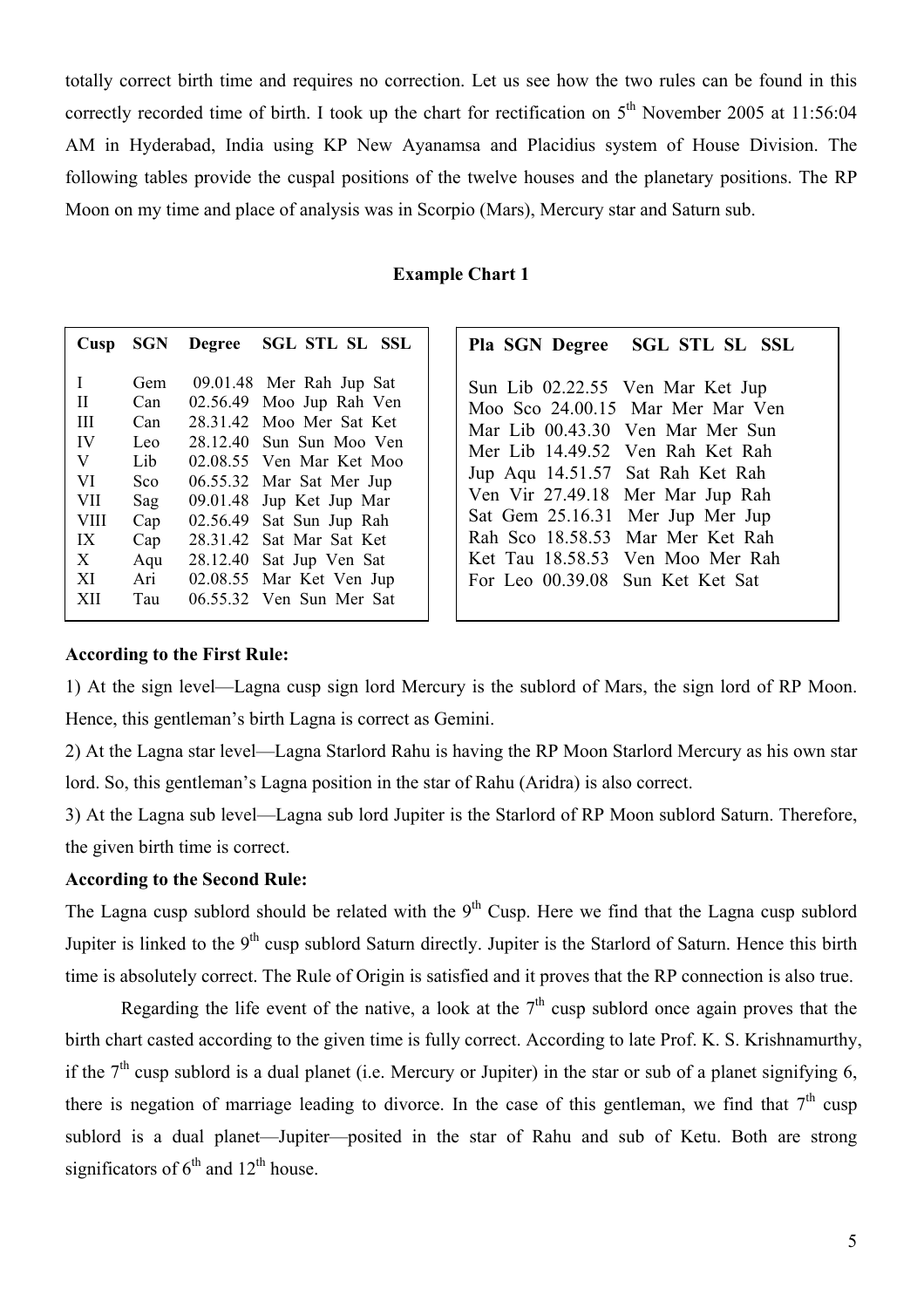Let us take another example wherein I was required to rectify the birth time. Birth chart 2 belongs to a gentleman who married at the age of 55 and is currently having a daughter about 15 months old. The time of birth reported to me by this gentleman was  $19<sup>th</sup>$  February, 1953 between 8:00 to 8:30 PM in Nagpur. Upon casting the chart I found that this birth time is not correct. I took up the chart for rectification in Hyderabad on 1<sup>st</sup> April 2006 at 2:01 PM when the RP Moon was in Aries (Mars), in Sun star and Sun sub. I provide below the details as per the unrectified birth time.

**Example Chart 2 (Unrectified)** 

|                                                                                                                                                                                      |                                                                                                                                                                                                                                                                                                                                                  | Cusp SGN Degree SGL STL SL SSL | Pla SGN Degree SGL STL SL SS                                                                                                                                                                                                                                                                                                                                         |
|--------------------------------------------------------------------------------------------------------------------------------------------------------------------------------------|--------------------------------------------------------------------------------------------------------------------------------------------------------------------------------------------------------------------------------------------------------------------------------------------------------------------------------------------------|--------------------------------|----------------------------------------------------------------------------------------------------------------------------------------------------------------------------------------------------------------------------------------------------------------------------------------------------------------------------------------------------------------------|
| $\mathbf{I}$<br>Vir<br>$\mathbf{I}$<br>Lib<br>Ш<br>Sco<br>IV<br>Sag<br>V<br>Cap<br>VI<br>Aqu<br><b>VII</b><br>Pis<br><b>VIII</b><br>Ari<br>IX<br>Tau<br>X<br>Gem<br>XI<br>Can<br>XII | 10.13.24 Mer Moo Moo Rah<br>09.25.06 Ven Rah Jup Mer<br>09.42.37 Mar Sat Ven Sat<br>10.09.58 Jup Ket Sat Ven<br>10.44.17 Sat Moo Moo Mer<br>11.10.41 Sat Rah Sat Ket<br>10.13.24 Jup Sat Ven Ket<br>09.25.06 Mar Ket Sat Sat<br>09.42.37 Ven Sun Ven Mer<br>10.09.58 Mer Rah Jup Mar<br>10.44.17 Moo Sat Sun Sat<br>Leo 11.10.41 Sun Ket Sat Jup |                                | Sun Aqu 07.29.39 Sat Rah Rah Sat<br>Moo Ari 23.41.46 Mar Ven Sat Rah<br>Mar Pis 15.33.51 Jup Sat Jup Mer<br>Mer Aqu 20.40.31 Sat Jup Jup Mer<br>Jup Ari 21.05.35 Mar Ven Jup Ven<br>Ven Pis 22.50.36 Jup Mer Moo Sat<br>Sat Lib 03.54.54 Ven Mar Ven Jup<br>Rah Cap 18.15.23 Sat Moo Mer Ven<br>Ket Can 18.15.23 Moo Mer Mer Sat<br>For Sco 26.11.29 Mar Mer Jup Jup |

#### **According to the First Rule:**

1) At the sign level-- the Lagna sign lord Mercury is connected with the RP Moon sign lord Mars through a third planet Jupiter. So, the birth sign Virgo is correct.

2) At the Lagna star level—the Lagna Starlord Moon and the RP Moon Starlord Sun are not connected.

### **This means that the birth time is incorrect.**

3) We need not check at the Lagna sub level because the previous level itself needs correction.

In order to rectify the birth time, we need to establish connection with the RP Moon Starlord Sun and change it to a suitable star and a sub within it so that it is fully connected with the RP Moon star and sub. Since the chart is cast with the last time i.e. 8:30 pm, we need to see the previous star available. The previous star is Uttarphalguni belonging to Sun. *As soon as we take the Lagna star as Sun we find that it is directly connected with RP Moon Starlord Sun.*

Now we need to find the correct Lagna sub. On the day of analysis Sun and Saturn were strongly connected with each other. So, we settled for Saturn's sub in Sun's star in Virgo Lagna. The difference in the longitude is 7 deg 13 mins and 24 secs (10deg 13 mins 24 secs minus 3 degree). Multiplying this figure with 4 minutes we get a time of 28 mins 53 seconds. **This has to be now deducted from the given**